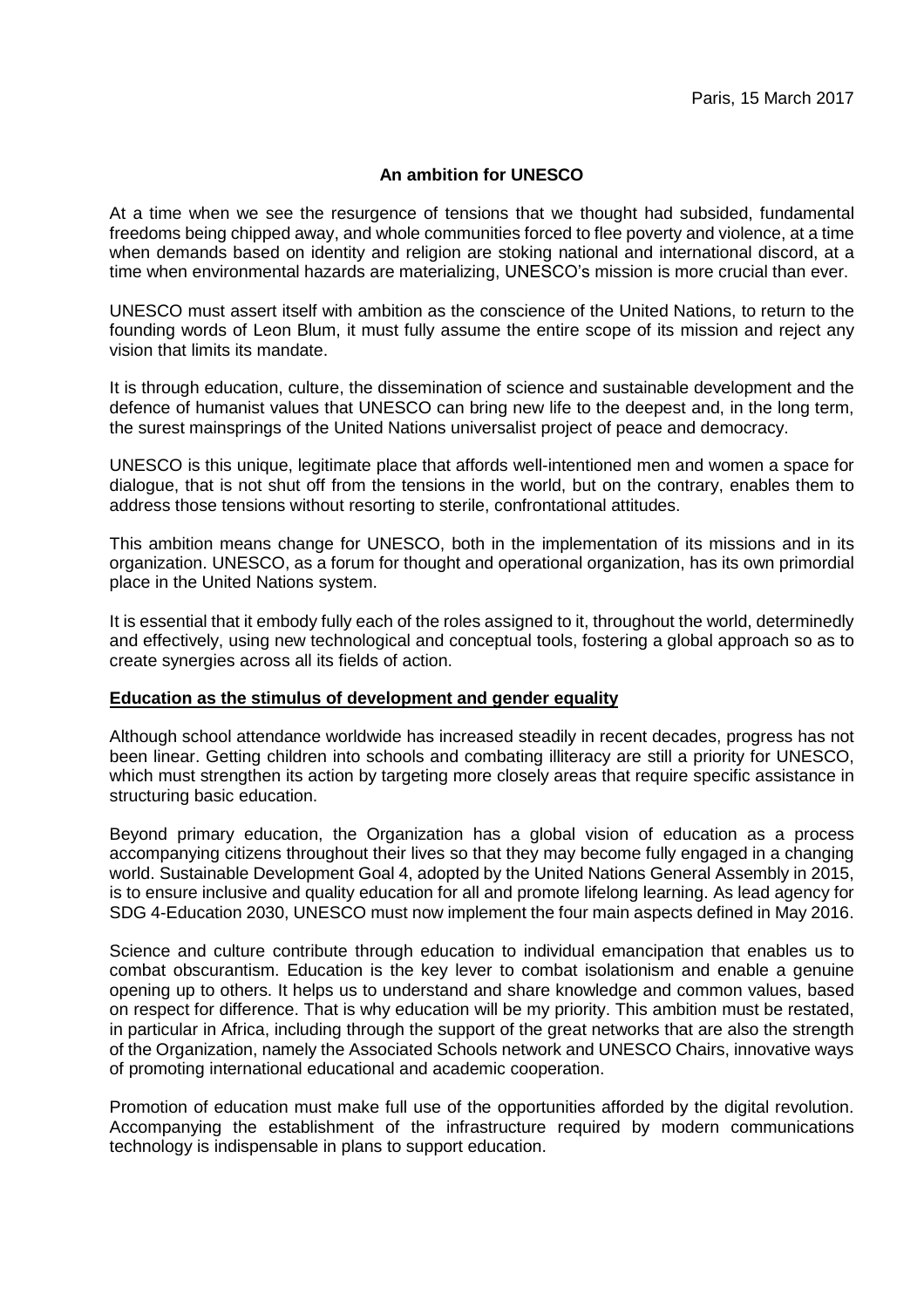Too many girls still do not have equal access to the secondary education they need to gain the autonomy to which all individuals aspire. And yet it has been shown over and again that raising the level of girls' education is one of the most effective drivers of social progress and economic development, and it is my conviction as a woman that the road to parity is a road to progress for society as a whole.

## **Re-establishing cultural ambition for UNESCO**

Thanks to its expertise and the quality of its staff, UNESCO has asserted itself as the unopposed world authority in terms of culture. It is at the heart of international standard-setting in the field. These achievements must be maintained and strengthened. Synergies between the different conventions and programmes in the field of culture must be sought.

Culture, however, is often targeted by obscurantists, as it is what connects individuals, a factor of freedom, democracy and development.

Heritage, whether tangible or intangible, is one of the bases of the identity of peoples who have protected it for centuries. To destroy a work or a building of the past is to attack the culture and memory of peoples. From Timbuktu to Palmyra, from Bamiyan to Mosul, whenever a centuries-old work is destroyed, it is humanity itself that is under attack, in its history and its values. We must confront identity-based passions with the pacifying virtues of a world heritage conceived of as being the foundation of a memory shared among peoples in a spirit of tolerance and recognition of otherness and, further, to make of it the basis for a shared vision of the future.

UNESCO is a driving force in the protection and reconstruction of destroyed heritage, as in Bosnia and Herzegovina with the bridge in Mostar, in Cambodia, in Angkor. The Director-General, Irina Bokova, has been especially engaged in defending the heritage under threat, as in Mali for example. To continue the actions she has launched, such as #Unite4Heritage, this mobilization must be pursued relentlessly, in partnership with international and regional initiatives to find the means to protect cultural property and sites.

This will be the case, for instance, of the partnership with the International Alliance for Safeguarding Cultural Heritage in Conflict Zones (ALIPH), founded as a result of the international conference held in Abu Dhabi in December 2016.

The fight against trafficking, corollary to the protection of the heritage, and the fight against the financing of terrorism, must be reinforced by making international conventions more effective, by accompanying efforts to harmonize legislation and ensure cooperation between government authorities, and by strengthening a universalist global citizenship education to protect the heritage.

The other pitfall we must confront is the rampant standardization of cultures. UNESCO affirmed forcefully in its 2005 convention that cultural diversity is a defining characteristic of humanity, and that it should be preserved and promoted for the benefit of all. Diversity conveys tolerance, social justice and mutual respect between peoples and cultures.

The globalization of trade and the opening up of markets, together with the digital revolution, set unprecedented challenges in terms of access to culture, knowledge sharing, diversity and freedom of creativity, movement of works and fairness of trade. In ten years, we have gone from an age of rarity to an age of mass online access to cultural property. This has far-reaching consequences in terms of funding the creative industries. At the same time, other challenges have arisen, such as neutrality of access to information, and referencing of a diverse offering.

By adopting draft operational guidelines in 2016, UNESCO has acknowledged that diversity must also be preserved in the digital world. This is a new challenge to meet. I undertake to promote all mechanisms that foster the preservation of cultural diversity in the new media.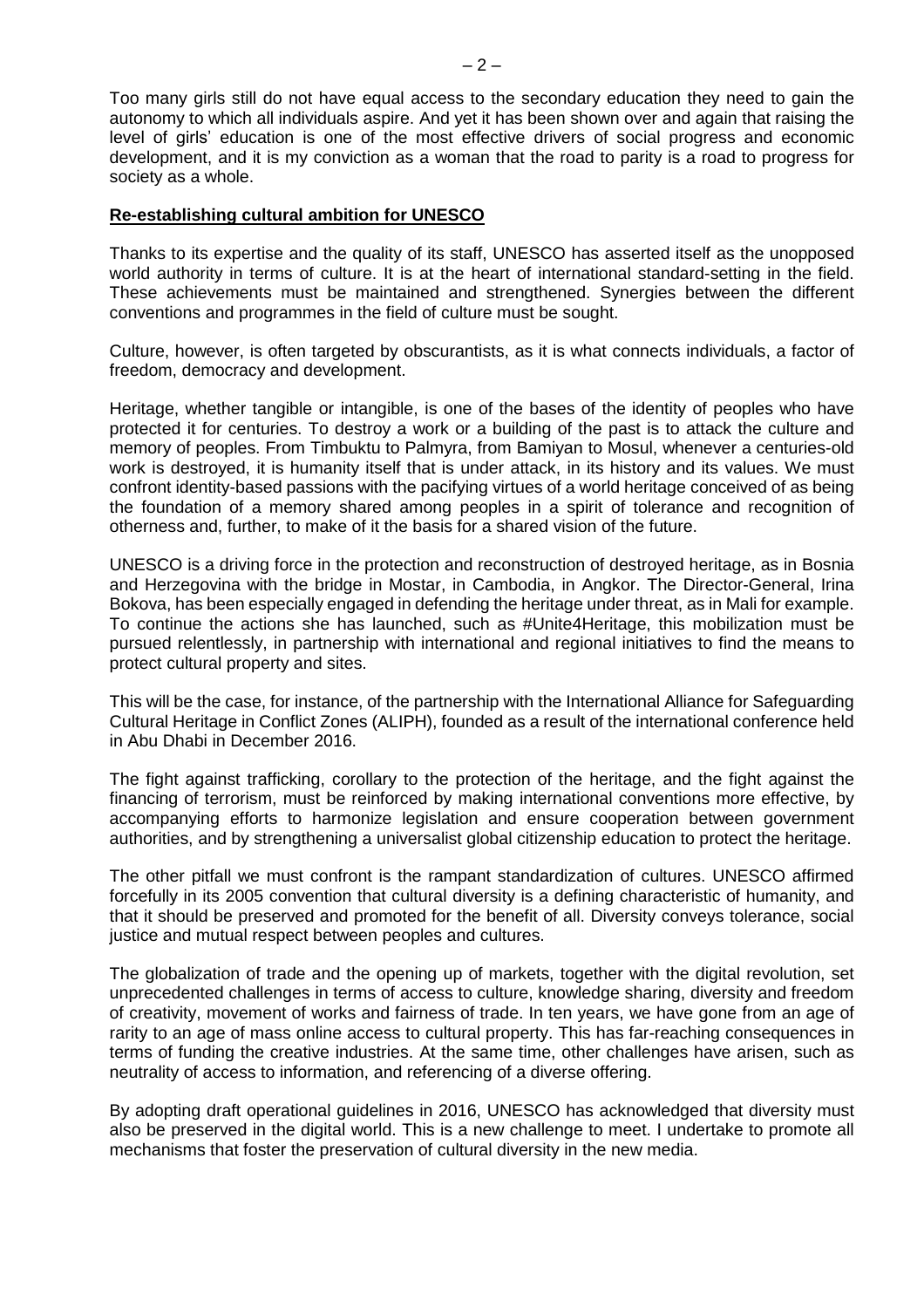## **Making UNESCO a key player in sustainable development**

In a world that is reaching its biophysical limits, science, technology and innovation play a crucial role in rising to economic, social and environmental challenges and improving the sustainable management of our natural resources. States today must respond to these challenges and more particularly to the danger to the climate and the environment, in partnership with civil society.

UNESCO plays a major role in the dissemination of tools to combat climate change and promote scientific research and exchanges, as shown by the Programme on Man and the Biosphere (MAB). It also protects natural sites abundant in biodiversity that is protected and valued by people.

Following the Paris Agreement on Climate Change of December 2015, the Organization can become further involved in the strategic question of sustainable development, as a key player.

As guarantor of independent scientific research conducted for the benefit of the general interest, UNESCO must also foster closer ties between research and public policies so that such policies might benefit further from advances in knowledge, in particular in the field of the social sciences, as reflected in the ambition of the MOST Programme. UNESCO must perform in full its mission of looking to the future and promoting scientific cooperation and education. Work in the field of ethics and bioethics must be continued; UNESCO is the forum for pooling scientific expertise in the matter.

### **UNESCO as an intellectual forum in the service of universal values**

As the Organization bears the intellectual and moral force that led to its foundation at a time of postwar reconstruction, it must strengthen its ties with the great thinkers of our time, intellectuals, scientists, great artists, representatives of all cultures. They must act as the representatives of the universality of human thought and the progress of civilizations so as to convey their own values across borders. The role of the social and human sciences is essential in this respect, in order to better understand and appreciate the great changes in societies, past and present. UNESCO must also rely on the dynamism and creativity of civil society as well as of other agencies in the United States system.

Everywhere in the world, UNESCO defends freedom of expression. The safety of journalists is in this respect a key objective incumbent upon it. The new digital media must also be in the service of this ambition so as to expand its audience.

Lastly, UNESCO is the organization of dialogue between peoples, and not an echo chamber for quarrelling States. It is a place for debate and reflection on the major issues of our time, the House of dialogue where the people who make a difference in science, education, culture and communication can exchange ideas in an atmosphere of mutual respect, around shared fundamental values. Conflict prevention must always be a priority so as to avoid stalemates.

### **Making UNESCO more effective to the benefit of all**

The crucial challenges we must all face together require the Organization to act faster, with a clear, comprehensible and effective method of governance. That is why efforts must be continued to make it more present in the field, as close as possible to States and communities, in particular through the continuation of the field office reform.

It is for the Director-General, on the basis of the will of the States, to implement the guidance arising therefrom by finding the necessary consensus and by setting goals that might be identified and evaluated taking into account the realities of the budget.

The Organization must reaffirm its universal nature, which means the participation of each, according to their means, in the funding of programmes. The Director-General must continue to work indefatigably to seek financing, whether it be from States, so that they enhance their responsibility in terms of international solidarity, or through the introduction of new forms of